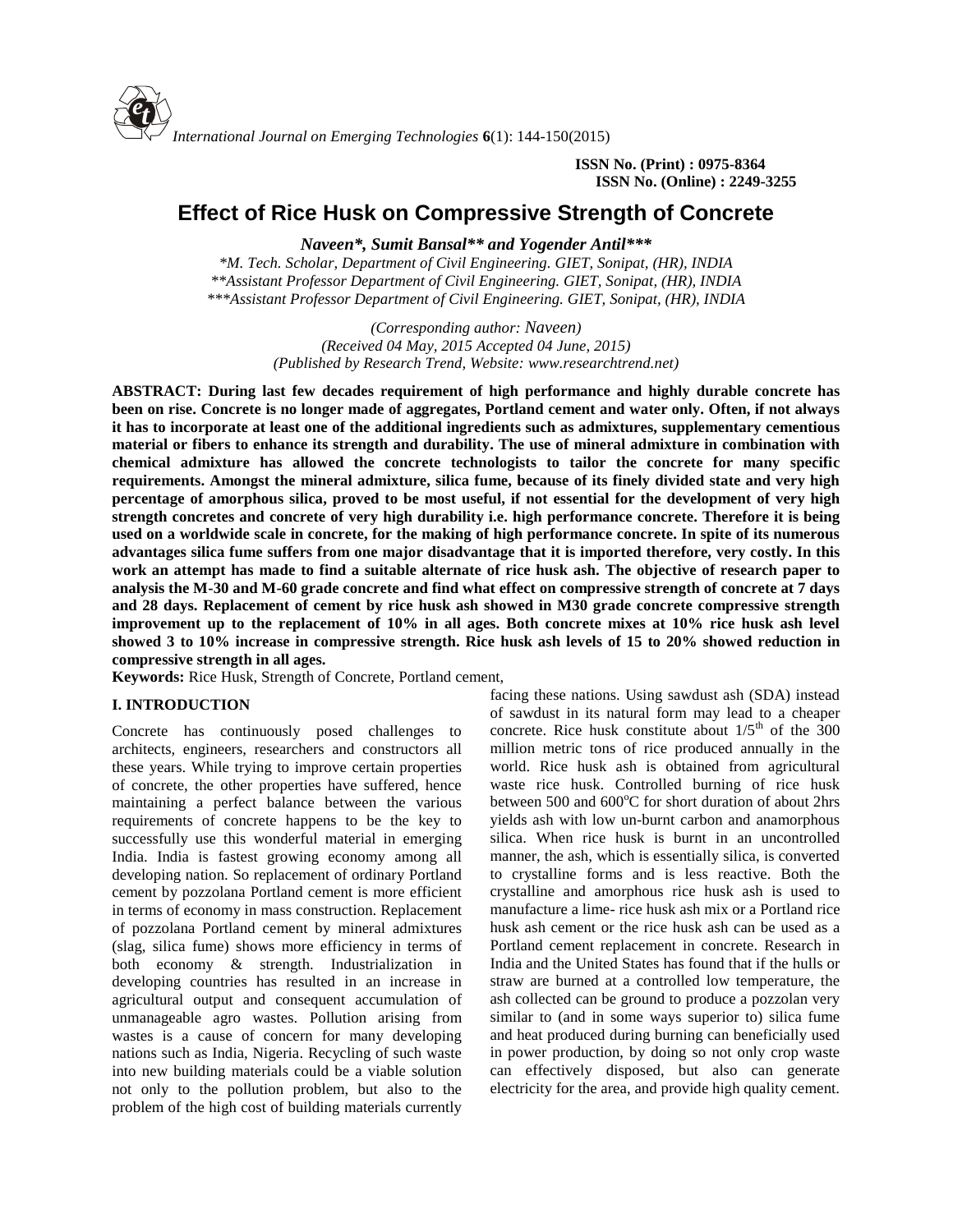There are two well -known methods for producing rice husk ash, fluidized bed technology which is practiced in U.S and second method is torbed reactor which was developed recently developed in Egypt, it is found that the rice husk ash produced by the torbed technology is superior than fluidized bed technology. The characteristics of the typical rice husk produce in India has organic amorphous silica (made of rice husk ash) with silica content of above 85%, in very small particle size of less than 25 microns, which is used for making green concrete, high performance concrete, refectories, insulators, flame retardants etc. Mauro observed that, when rice husk ash is added to concrete there was 38.7% decrease in water absorption and 25% of increment in compressive strength was obtained when 5% of rice husk ash was added to ordinary Portland cement. Dass and other several investigators have examined the characteristics and properties of rice husk ash as; the Blaine air fineness is around 400 to 600 m 2 /kg and its specific gravity is around 2.3. The presence of silica in RHA was known since 1938 and an extensive literature search highlighted many uses of RHA as silica replacement. Two main industrial uses were identified: as an insulator in the steel industry and as a pozzolan in the cement industry. RHA is used by the steel industry in the production of high-quality flat steel. Moreover, RHA is an excellent insulator, having low thermal conductivity, high melting point, low bulk density, and high porosity. It is this insulating property that makes it an excellent "tundish powder" that prevents rapid cooling of the steel and ensures uniform solidification in the continuous casting process. In addition, substantial research was carried out on its use in the manufacture of concrete. In particular, there are two areas for which RHA is used: in the manufacture of low cost building blocks and in the production of high quality cement. The addition of RHA to cement enhances the cement properties. Addition of RHA to Portland cement not only improves the early strength of concrete, but also leads to the formation of a calcium silicate hydrate gel around the cement particles, which becomes highly dense and less porous. This may increase the strength of concrete against cracking. In general, concrete made with Portland cement containing RHA has a higher compressive strength.

Burning of rice husk at different temperatures produces different kinds of ashes. Once the rice husk is burned without releasing  $CO<sub>2</sub>$  in the atmosphere the end product is rice husk ash. It has many industrial uses. The company uses a patented technology to purify the silica content of the ash up to 99%. The impurities are metallic salts which can be processed as fertilizers in rice production. The purified  $SiO<sub>2</sub>$  can be processed further to produce Silicon crystals for the production of microchips and solar cells or photovoltaic panels.

## **II. MATERIAL AND METHODS**

The various material used in the experimental work were cement, fine aggregate, coarse aggregate, mineral admixtures, (namely rice husk ash) superplasticizer and water.

The cement used in this research work was ordinary Portland cement of 53 grade. Cement was tested for its suitability according to IS 12269:1999. The various properties of the cement are shown in Table 1. Sand used, as a fine aggregate in this experimental study was land quarried and locally known as Koilwar, generally used in and around Patna. The sieve analysis of fine aggregate is shown in Table 2. The sand used in this experiment falls in Grading zone 2, as per IS: 83:1970.

#### **III. OBSERVATION**

|                        | V<br>al        | <b>Permissible Range</b><br>As<br>per |
|------------------------|----------------|---------------------------------------|
| <b>Test Parameter</b>  | ue             | IS:12269:1999                         |
| Specific               |                |                                       |
| Gravity                | 3.15           | 3.10-3.15                             |
| <b>Blaine Fineness</b> |                |                                       |
| $(m^2/Kg)$             | 307            | 225                                   |
| Normal                 |                |                                       |
| Consistency            |                |                                       |
| $(\%)$                 | 32             | 30-35                                 |
| Initial<br>setting     |                |                                       |
| time (min)             | 62             | 30                                    |
| Final<br>setting       |                |                                       |
| time (min)             | 260            | 600                                   |
| of<br>Soundness        |                |                                       |
| cement                 |                |                                       |
| (Le Chatelier          |                |                                       |
| expansion              |                |                                       |
| value in mm)           | $\overline{c}$ | 10                                    |
| Compressive            |                |                                       |
| Strength               |                |                                       |
| (MPa)                  |                |                                       |
| 7 days                 | 37             |                                       |
| 28 days                | 58             | 53                                    |

**Table 1: Properties of cement.**

**Table 2: Sieve analysis of fine aggregate and Zones as per IS:383-1970.**

|              |             |                | $(\%)$ Passing             |           |            |
|--------------|-------------|----------------|----------------------------|-----------|------------|
| <b>Sieve</b> | <b>Size</b> | Passing $(\%)$ | Zones as per $IS:383-1970$ |           |            |
| (mm)         |             |                |                            | 2         | 3          |
| 10           |             | 100            | 100                        | 100       | 100        |
|              |             |                | 90-100                     | $90-$     | $90 - 100$ |
| 4.75         |             | 98.5           |                            | 100       |            |
| 2.36         |             | 95.5           | 60-95                      | 75-100    | 85-100     |
| 1.18         |             | 87.5           | $30 - 70$                  | 55-90     | 75-100     |
| 0.600        |             | 54             | 15-34                      | $35 - 59$ | 60-79      |
| 0.300        |             | 8              | $5-20$                     | $8-30$    | $12 - 40$  |
| 0.150        |             | 3.75           | $0-10$                     | $0-10$    | $0-10$     |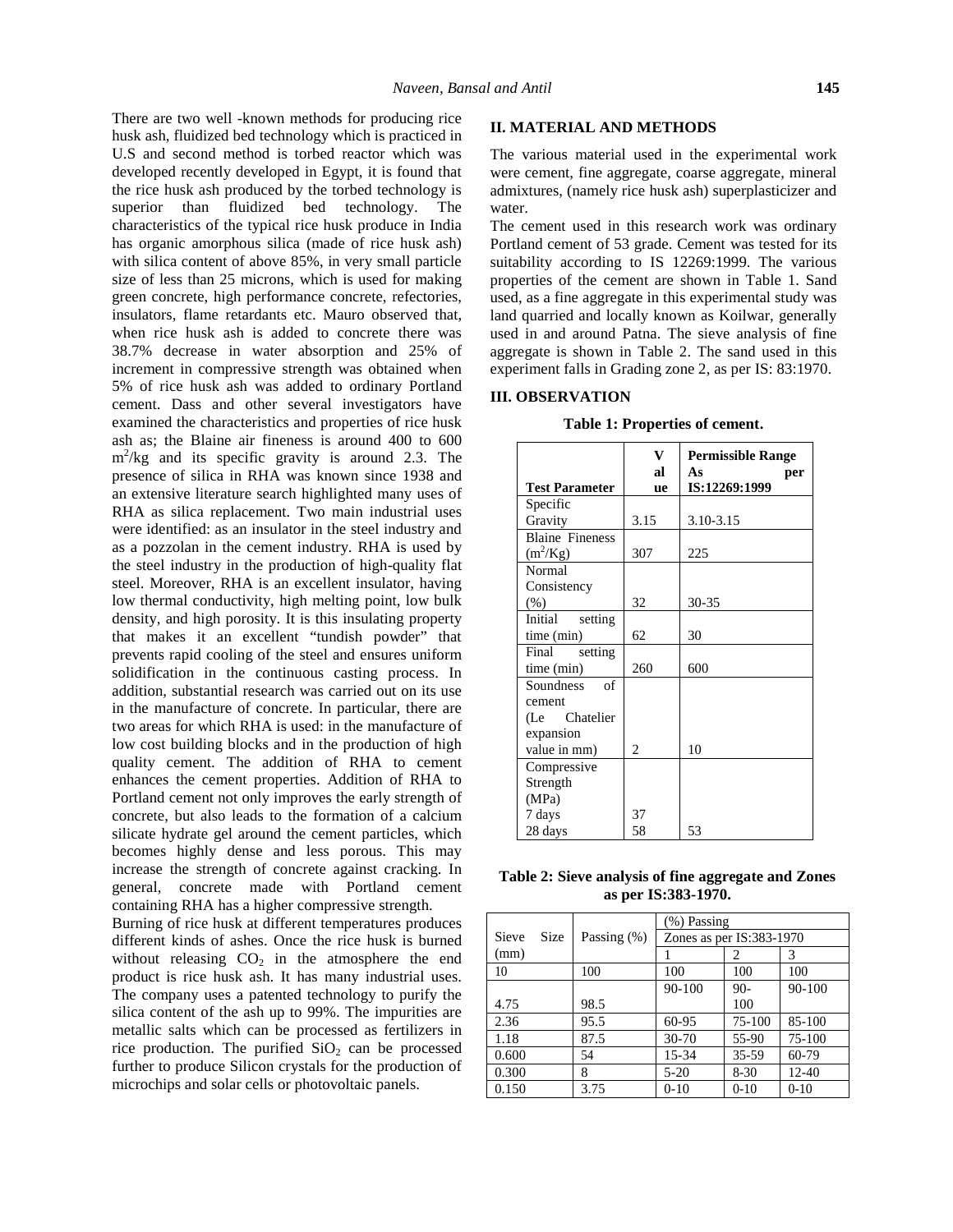**Table 3: Properties of fine aggregate.**

| <b>Properties</b>          | <b>Values</b> |  |
|----------------------------|---------------|--|
|                            | 2.5           |  |
| <b>Fineness</b><br>Modulus |               |  |
| Specific                   | 2.66          |  |
| Gravity                    |               |  |
| Density<br>Bulk            | 1614          |  |
| $(kg/m^3)$                 |               |  |

Graded crushed stone aggregate with maximum nominal size of 20mm and down was used a coarse aggregate. Type of coarse aggregate was used to have better gradation and higher density of the mix. The sieve analysis data for coarse aggregate is shown. The various properties of coarse aggregates are given in Table.

**Table 4: Sieve analysis of coarse aggregate.**

| <b>Sieve</b><br>(mm) | <b>Size</b> | <b>Percent</b> Passing<br>(20mm)<br>down) | and |
|----------------------|-------------|-------------------------------------------|-----|
| 20                   |             | 100                                       |     |
| 12.5                 |             | 95                                        |     |
| 10                   |             | 86                                        |     |
| 4.75                 |             | 18                                        |     |
| 2.36                 |             |                                           |     |

Rice husk ash is obtained from agricultural waste of rice husk. Rice husk used in the experimental study is obtained from a M/S Prakash Rice mill Danapur, Bihar and its specific gravity is 2.06. Bulk density of rice husk ash used was  $718 \text{ kg/m}^3$ . The particles of rice husk conc ash used were finer than 45 m.Various properties of Rice husk ash are given in Table 6. Potable water was used in the experiment, whose Ph value is greater than

6.

**Table 5: Properties of coarse aggregate.**

| <b>Properties</b>       | <b>Values</b> |
|-------------------------|---------------|
| <b>Fineness Modulus</b> | 6.7           |
| Specific Gravity        | 2.68          |
| Water Absorption        |               |
| (% )                    | 0.4           |
| Bulk<br>Density         |               |
| $(kg/m^3)$              | 1810          |

#### **Table 6: Properties of Rice husk ash.**

| <b>Parameters</b>         | <b>Values</b> |
|---------------------------|---------------|
| Silicon dioxide $(SiO2)$  | 87.20%        |
| Aluminium oxide $(Al2O3)$ | 0.15%         |
| Ferric oxide $(Fe2O3)$    | 0.16%         |
| Calcium oxide (CaO)       | 0.55%         |
| Magnesium oxide (MgO)     | 0.35%         |
| Sulphur trioxide $(SO_3)$ | 0.24%         |
| Carbon (C)                | 5.91%         |
| Loss on Ignition          | 5.44%         |
| passing<br>Fineness<br>45 |               |
| micron                    | 96%           |
|                           | Non           |
| Mineralogy                | crystalline   |
| Shape                     | Irregular     |

The proportions of various mixes are given. Water/cementious material ratio is kept around 0.43 and 0.35. M30 M60 grades concrete are used throughout the experimental study. A total of 10 concrete mixes were used for this study. Concrete mixes were made with 5%, 10%, 15% and 20% replacement of cement with rice husk ash. The details of the mix proportions are given in Table 7.

**Table 7: Mix Proportions for M30 grade concrete Mixtures.**

| <b>Mix Designations</b>                            | BC      | BR1     | BR <sub>2</sub> | BR <sub>3</sub> | BR4     |
|----------------------------------------------------|---------|---------|-----------------|-----------------|---------|
| Rice Husk Ash Present                              |         |         |                 |                 |         |
| (% )                                               | 0       |         | 10              | 15              | 20      |
| $w/c$ ratio                                        | 0.43    | 0.43    | 0.43            | 0.43            | 0.43    |
| Cement $(Kg/m^3)$                                  | 420     | 399     | 378             | 357             | 336     |
| Rice Husk Ash $(Kg/m^3)$                           |         | 21      | 42              | 63              | 84      |
| Sand $(Kg/m^3)$                                    | 621.60  | 582.18  | 542.88          | 503.59          | 464.29  |
| Coarse<br>Aggregate                                |         |         |                 |                 |         |
| $(Kg/m^3)$                                         | 1108.80 | 1108.80 | 1108.80         | 1108.80         | 1108.80 |
| Water $\left(\frac{\text{lit}}{\text{m}^3}\right)$ | 180.60  | 180.60  | 180.60          | 180.60          | 180.60  |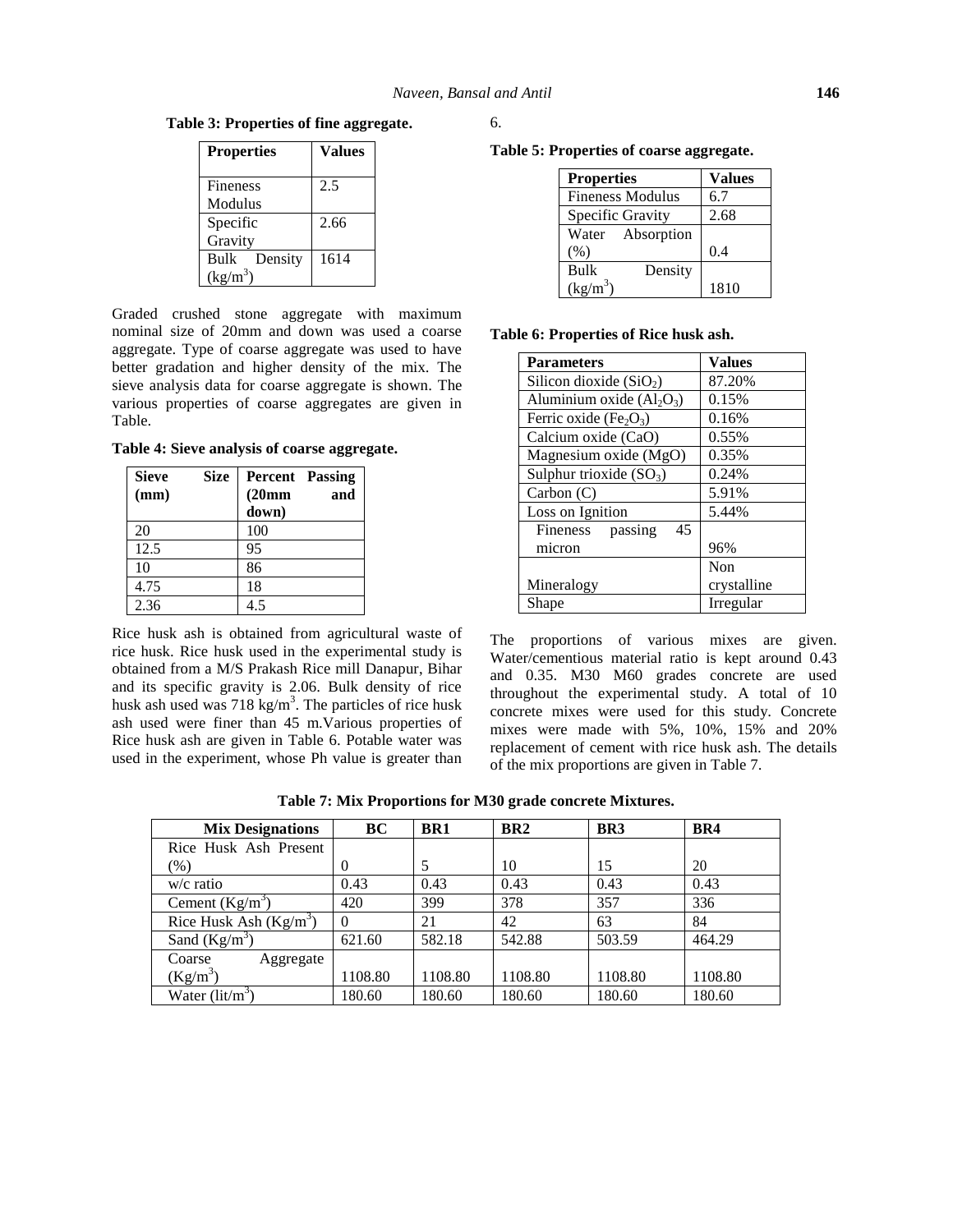| <b>Mix Designations</b>                            | cc   | CR1    | CR <sub>2</sub> | CR <sub>3</sub> | CR4    |
|----------------------------------------------------|------|--------|-----------------|-----------------|--------|
| Rice Husk Ash Present (%)                          |      |        | 10              | 15              | 20     |
| $w/c$ ratio                                        | 0.35 | 0.35   | 0.35            | 0.35            | 0.35   |
| Cement $(Kg/m^3)$                                  | 474  | 450.3  | 426.6           | 402.9           | 379.2  |
| Rice Husk Ash $(Kg/m^3)$                           |      | 23.7   | 47.4            | 71.1            | 94.8   |
| Sand $(Kg/m^3)$                                    | 636  | 585.10 | 535.61          | 483.21          | 433.72 |
| Coarse Aggregate $(Kg/m^3)$                        | 1113 | 1113   | 1113            | 1113            | 1113   |
| Water $\left(\frac{\text{lit}}{\text{m}^3}\right)$ | 166  | 166    | 166             | 166             | 166    |

**Table 8: Mix Proportions for M60 grade concrete Mixtures.**

Concrete specimens are prepared by proper mixing of ingredients in proportions as mentioned in Table 10 and Table 11. First of all small amount of water is poured into tilting drum mixer then coarse aggregate, fine aggregate, cement and mineral admixture are fed, thereafter the ingredients are mixed dry in the mixer for about 30 seconds, then water was added and mixing was continued till the concrete attained the uniform colour and consistency, then mixer was stopped for about two minutes. Slump was measured. Then compaction factor test was conducted. Specimens were compacted by placing them on the vibrating table. Density and temperature were measured subsequently. Total numbers and types of specimen cast for each mix are given in Table 12. The Compression Test had been carried out at different ages of 7 and 28 days. Splitting Tensile Test had been carried out at ages of 7 and 28 days. Flexural strength Test is conducted at age of 28 days.

**Table 9: Number of Specimens.**

| Specimen Type       | Number |  |
|---------------------|--------|--|
| Cubes               | 60     |  |
| 150X150X150mm       |        |  |
| Cylinders 150X300mm | 30     |  |
| <b>Beams</b>        | 20     |  |
| 150X150X500mm       |        |  |

After 24 hours of casting, specimens were de-moulded and marked and immediately submerged in the curing tank of fresh water. They were cured continuously in water tank till testing. Compressive strength test is most important one, as concrete is primarily meant to withstand compressive stresses. Three cubes of 150mm size are cast for testing at each selected age i.e. 7day, and 28days.

Direct compressive load is applied without shock and increased continuously at rate of  $140 \text{ kg/cm}^2/\text{min}$ (31.5t/min) until the resistance of specimen to the increasing load breaks down and no greater load was sustained, as shown in Fig. 6. The Failure load for each of the specimen was noted. Average of three specimens at each age of testing was taken as the representative compressive strength of the concrete.



**Fig. 6. Compressive strength test.**

# **RESULTS AND DISCUSSIONS**

This results of various test conducted on both fresh as well as hardened concrete. Relationship developed between percentage of rice husk ash added, compressive strength of different mixes. The tests for compressive strength of concrete were conducted for different concrete mixes i.e. M30 and M60 grade with different rice hush ash content i.e. 0%, 5%, 10%, 15% and 20% at the selected age i.e. 7 days and 28days. The results are complied in the Table 10 and Table 11 given below.

| S.No. | Mix designation | <b>RHA</b> content | <b>Compressive Strength in MPa for</b> |         |  |
|-------|-----------------|--------------------|----------------------------------------|---------|--|
|       |                 | $(\%)$             | 7 days                                 | 28 days |  |
| .,    | BC              | $0\%$              | 32                                     | 44.5    |  |
| 2.    | BR <sub>1</sub> | 5%                 | 33.5                                   | 46      |  |
| 3.    | BR <sub>2</sub> | 10%                | 35.5                                   | 47.5    |  |
| -4.   | BR <sub>3</sub> | 15%                | 30                                     | 38.5    |  |
| J.    | BR4             | 20%                | 27.5                                   | 36.5    |  |

**Table 10: Compressive Strength of M30 Grade RHA Concrete.**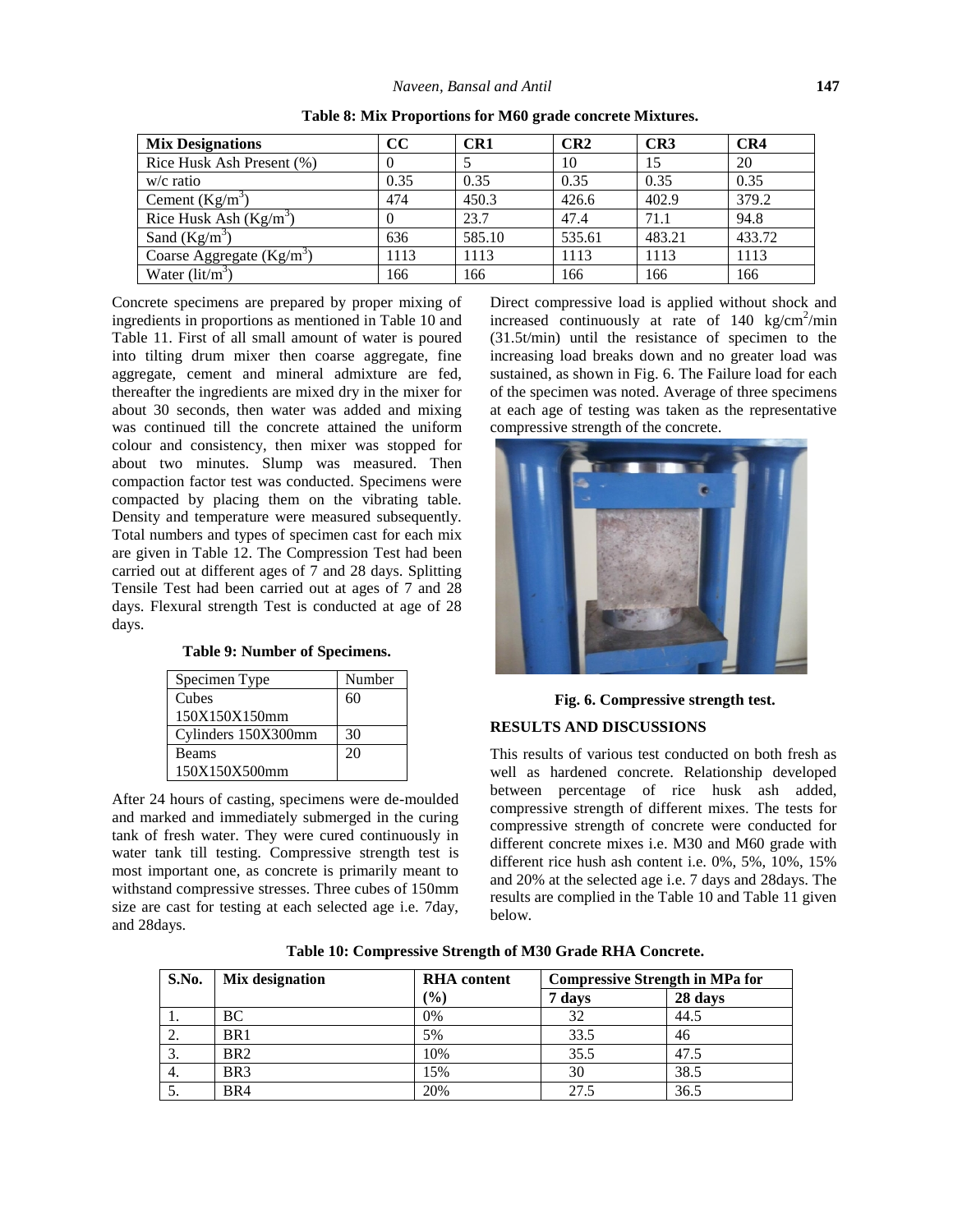| S.No.    | Mix             | <b>RHA</b> content | <b>Compressive Strength in MPa for</b> |         |
|----------|-----------------|--------------------|----------------------------------------|---------|
|          | designation     | $\frac{1}{2}$      | 7 days                                 | 28 days |
|          | CC              | 0%                 | 52                                     | 61.5    |
| <u>.</u> | CR1             | 5%                 | 53.5                                   | 64.5    |
|          | CR2             | 10%                | 54.2                                   | 65.5    |
| 4.       | CR <sub>3</sub> | 15%                | 49.5                                   | 62      |
|          | CR4             | 20%                | 47.5                                   | 58      |

**Table 11: Compressive Strength of M60 Grade RHA Concrete.**

Graphical representation gives a clear picture of the increase or decrease in Compressive strength and Flexural strength with different percentages of rice husk ash. Graphs were plotted between percentage of rice husk ash added (i.e. 0%, 5%, 10%, 15% and 20%) and Compressive Strength for ages of 7 days and 28 days. Similarly, Graphs were plotted between percentage of rice husk ash added and Flexural Strength.



X-axis represent- % Rice husk

Y axis represent- compressive strength variation for 7 days in MPA for M-30

**Graph 1: Compressive Strength Variation for 7days for M-30 Grade.**



X-axis represent- % Rice husk, Y axis represent- compressive strength variation for 7 days in MPA for M-60

**Graph 2: Compressive Strength Variation of 7 Days for M-60 Grade.**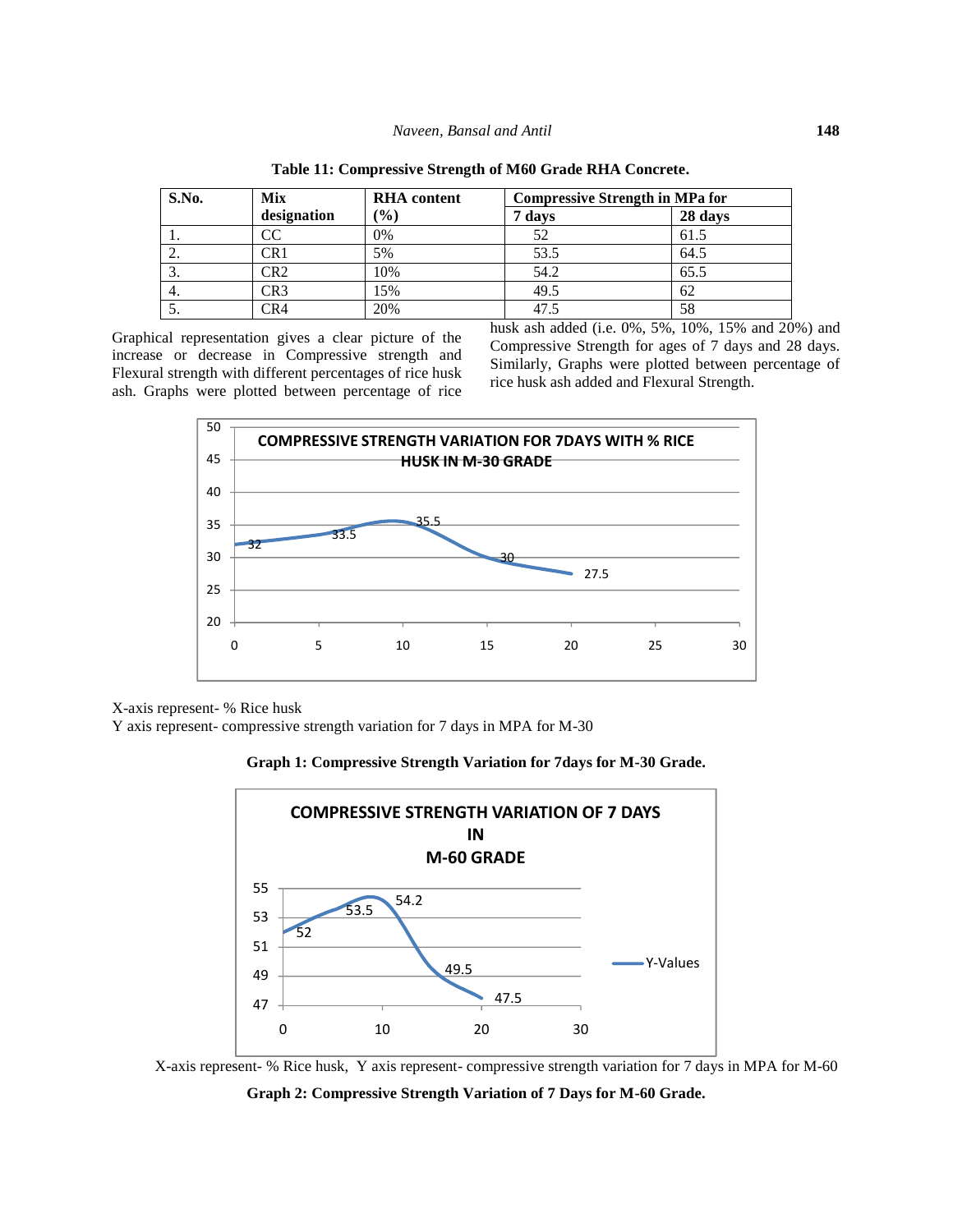

X-axis represent- % Rice husk

Y axis represent- compressive strength variation for 28 days in MPA for M-30





X-axis represent- % Rice husk

Y axis represent- compressive strength variation for 28 days in MPA for M-60

## **Graph 4: Compressive Strength Variation for 28 Days for M60 Grade.**

| Table 12: Change in Compressive strength of M30 Grade of Concrete compared with Control Concrete in |  |
|-----------------------------------------------------------------------------------------------------|--|
| respective ages.                                                                                    |  |

| S.No. | Mix designation | RHA content( $\%$ ) | <b>Change in Compressive Strength</b>    |                                          |
|-------|-----------------|---------------------|------------------------------------------|------------------------------------------|
|       |                 |                     | 7 days                                   | 28 days                                  |
| 1.    | BC.             | 0%                  |                                          |                                          |
| 2.    | BR1             | 5%                  | 33.5<br>(Increased by $4.68$ )<br>times) | 46<br>(Increased by 3.37)<br>times)      |
| 3.    | BR <sub>2</sub> | 10%                 | 35.5<br>(Increasing by 10.93)<br>times)  | 47.5<br>(Increased by $6.74$ )<br>times) |
| 4.    | BR <sub>3</sub> | 15%                 | 30<br>(Decreased by $6.25$ )<br>times)   | 38.5<br>(Decreased by 13.48)<br>times)   |
| 5.    | BR4             | 20%                 | 27.5<br>(Decreased by 14.06<br>times)    | 36.5<br>(Decreased by 17.97)<br>times)   |